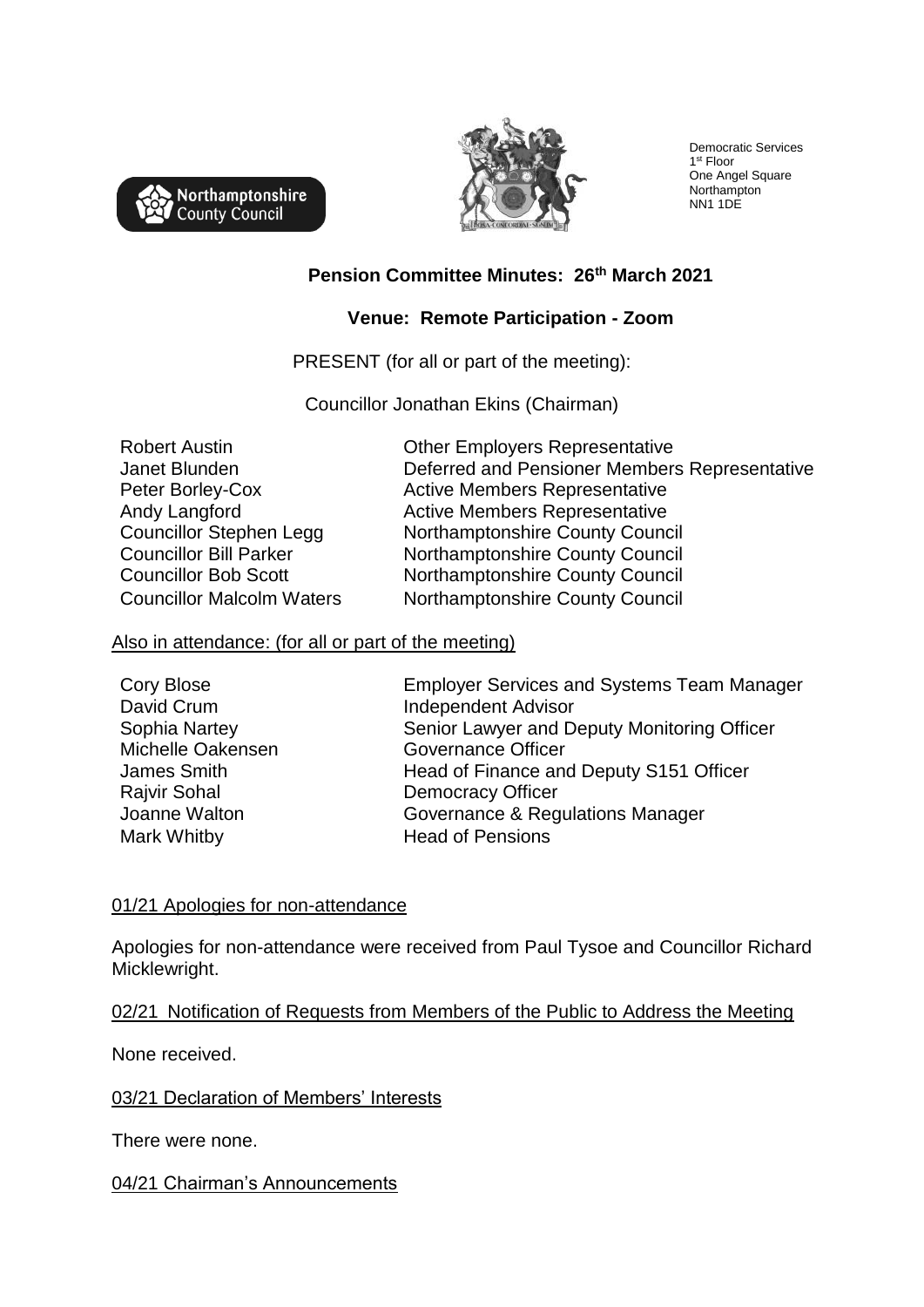The Chairman welcomed members to the meeting, and thanked them for their continued co-operation and patience in adjusting to the council's new ways of working during these unprecedented circumstances, as a consequence of the COVID-19 pandemic.

He reminded members that the meeting was being webcast on YouTube and asked them to mute their microphones when not speaking.

The Chairman reiterated his preference for interactive, collaborative discussion during meetings that was informal where possible, with intervention from the Chairman only being used when necessary and to ensure that all members had the opportunity to speak and contribute during meetings.

The Chairman also thanked the members of the Committee, including the NCC officers and independent advisors, for their contributions and hard work in supporting the operations of the Pension Committee.

05/21 (a) Minutes of the Pension Committee Meeting held in public on 11 December 2020

**RESOLVED that: The Pension Committee approved the minutes of the meeting held in public on 11 December 2020.**

05/21 (b) Minutes of the Pension Committee held in private on 11 December 2020

### **RESOLVED that: The Pension Committee approved the minutes of the meeting held in private on 11 December 2020.**

### 06/21 Action Log from the Pensions Committee Meeting Held on 16 October 2020

The Chair invited Joanne Walton (Governance and Regulations Manager) to introduce the action log from the meeting held on 16 October 2020, who highlighted that there were no actions on the report.

### **RESOLVED that: The Committee noted the report.**

#### 07/21 Administration Report

The Chair invited Joanne Walton (Governance and Regulations Manager) to introduce the report, who highlighted that:

- There was one red performance indicator in January for issuing letters within ten working days of receiving information, which was explained within the report.
- Receipt of employee and employer contributions averaged a return rate of 99.3%, over the previous 12 months, of employers paying contributions within the required time-frame.
- The breaches of the law referenced within the report would soon not be classified as breaches due to a pending change to legislation. Only one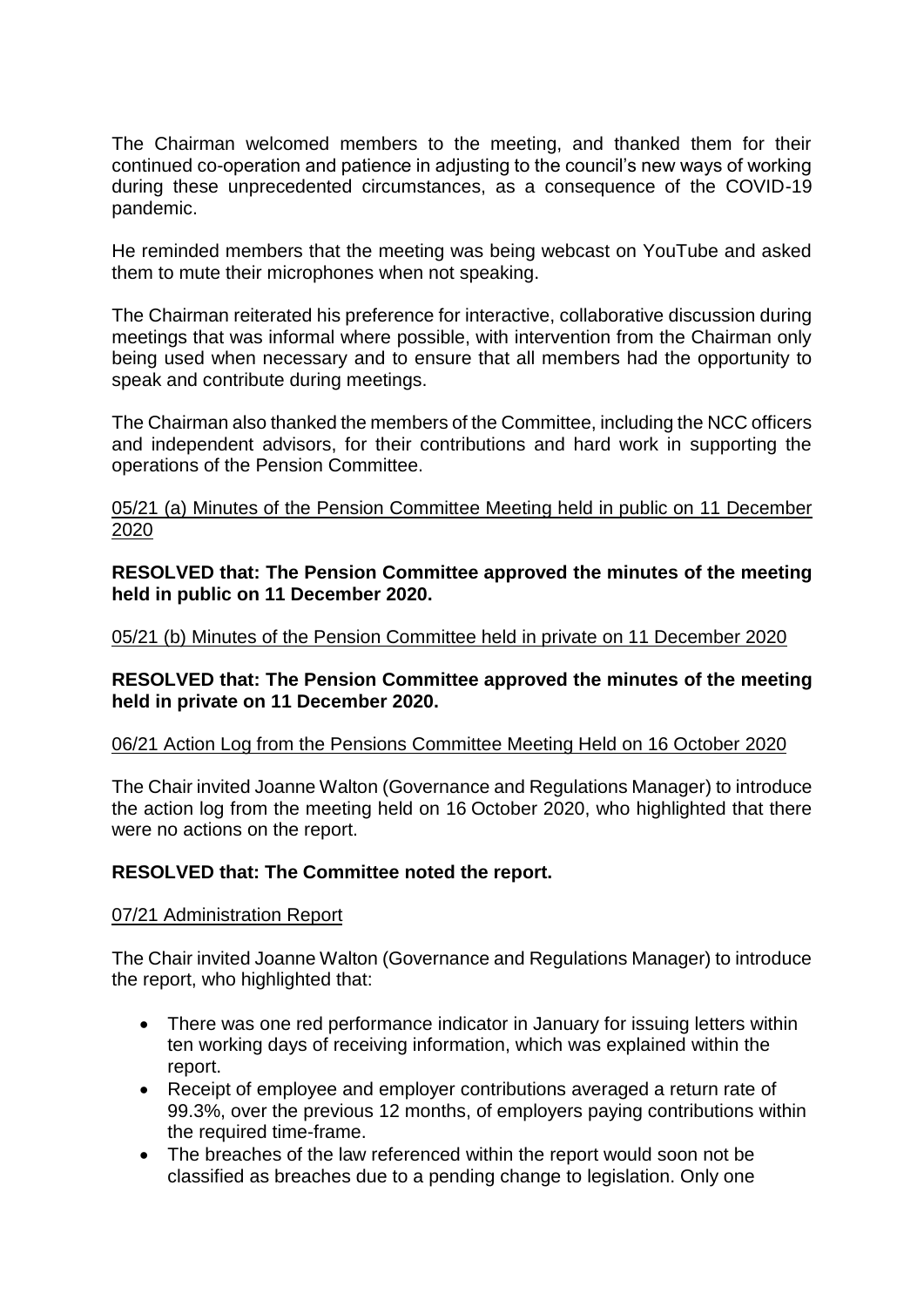internal dispute resolution case had been reported over this period. The monitoring officer did not uphold the appeal.

# **RESOLVED that: The Committee noted the report.**

## 08/21 Business Plan Update

The Chair invited Mark Whitby (Head of Pensions) to introduce the report, who highlighted that:

- Concerning cybercrime, the officers of the Pension Fund undertook a questionnaire as a benchmark exercise, in collaboration with the Fund's governance advisor (AON). Subsequently, the officers were in the process of formulating an action plan, as well as carrying out work regarding risks arising from data asset transfers between third party suppliers of the Fund.
- Further information from Hymans Robertson, regarding multiple investment strategies, would be delivered in April; later than originally anticipated.

# **RESOLVED that: The Committee noted the report.**

## 09/21 Business Plan and Medium Term Strategy 2021-2022

The Chair invited the Head of Pensions to introduce the report, who highlighted that:

- The Fund was in a "stand still" period regarding the procurement of the investment advisor as main investment consultant of the Fund, whilst concurrently also looking at the custodian and undertaking a procurement against the national framework. Both pieces of work would flow into the next financial year.
- The actuarial benefits and consultancy contracts were to be looked at, to determine whether these should be extended. The officer confirmed they were happy with the current suppliers.
- The Committee had previously agreed to an extension to the software provider contract with Heywood. A full procurement would be required a year and a half before the expiry of this contract.
- Transactional activity of the Fund would be increased with local government reorganisation.
- The business continuity plan would be assessed following local government reorganisation, with the establishment of West Northamptonshire Council.
- The triennial Valuation of the Fund would take place in 2022
- Unprocessed leavers would be reported in a different way in the upcoming financial year, as cases older than six months would be treated as backlog cases. Dedicated resources would be utilised to target these backlog cases.

### **RESOLVED that: The Committee approved the Business Plan and Medium-Term Strategy.**

10/21 Governance and Compliance Report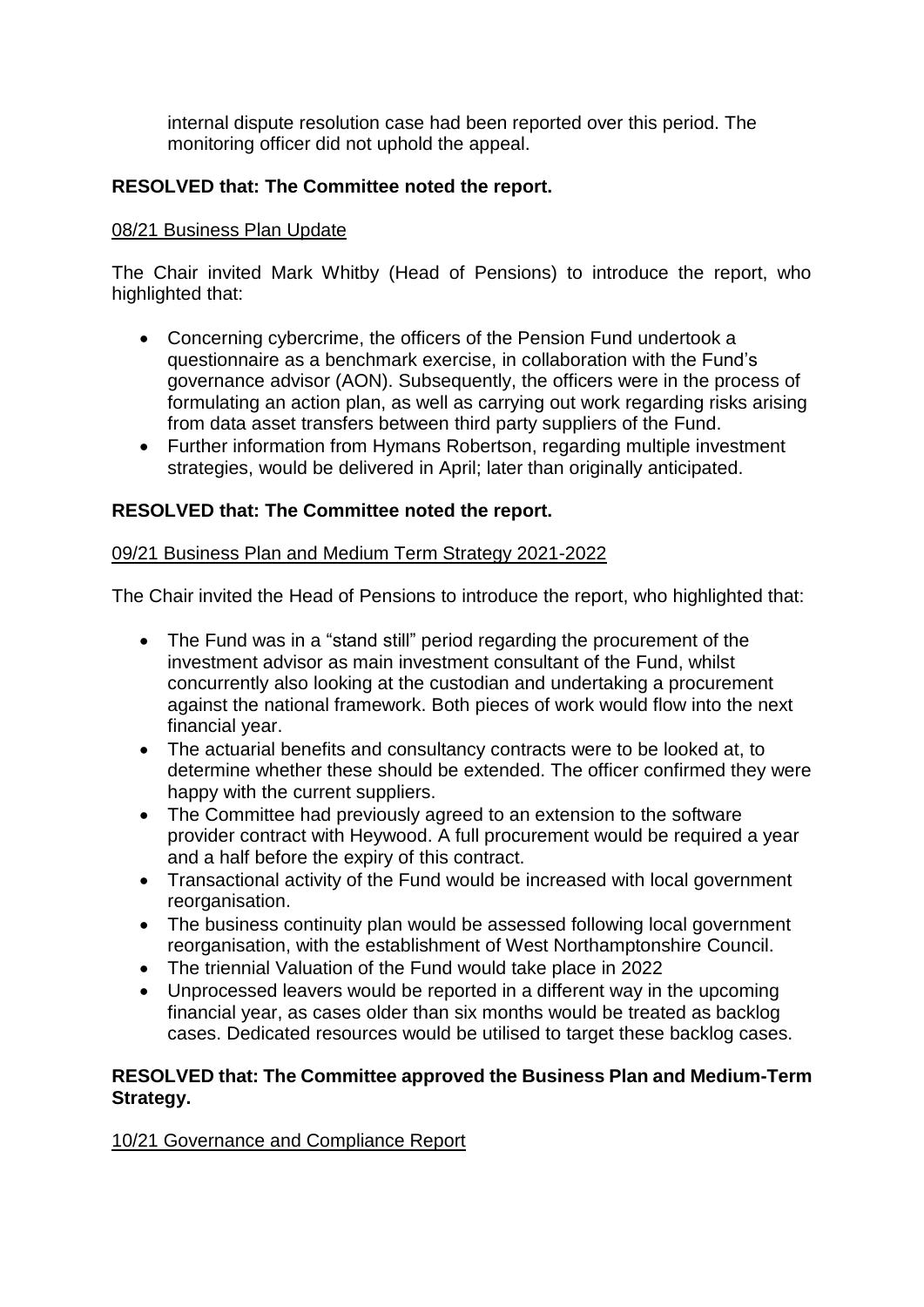The Chair invited the Governance and Regulations Manager to introduce the report, who highlighted that:

- The public sector exit cap was formally withdrawn from legislation on the 25th February.
- Fortunately for the Northamptonshire Pension Fund, no cases were processed during this time. Therefore, no rectification to members' benefits would be required.
- However, money and time was spent on implementing the exit cap, which ultimately, was not fit for purpose.
- Regarding future developments, the Pension Regulator's fifteen codes of practice, designed to help scheme administrators govern and manage pension schemes of all types, would now be reorganised into one code of practice.
- The scheme would have 6 months to make any necessary changes, to be compliant with the new code of practice.
- Work concerning the good governance review had been ongoing behind the scenes during the COVID-19 pandemic - the Scheme Advisory Board had now presented their final findings and recommended outcomes to MHCLG.

# **RESOLVED that: The Committee noted the report.**

## 11/21 Funding Strategy Statement

The Chair invited Cory Blose (Employer Services and Systems Team Manager) to introduce the report, who highlighted that:

- The particular regulatory changes that the agreement had been updated for concerned managing employer risk and exits from the Fund.
- The Fund was now formally able to enter into agreements to spread the cost of an employer exit, should the employer exit with a deficit, rather than having to pay a single lump sum.
- Policies had been updated accordingly.
- When using the new provisions the Fund would require security from the employer, unless the strength of covenant of the employer was considered strong enough to warrant not needing such security. This would protect the fund from employer insolvency problems.

## **RESOLVED that: The Committee approved the amendments to the Funding Strategy Statement for consultation with employers.**

# 12/21 Employers Admission and Cessations Report

The Chair invited the Employer Services and Systems Team Manager to introduce the report, who highlighted that:

# **RESOLVED that: The Committee:**